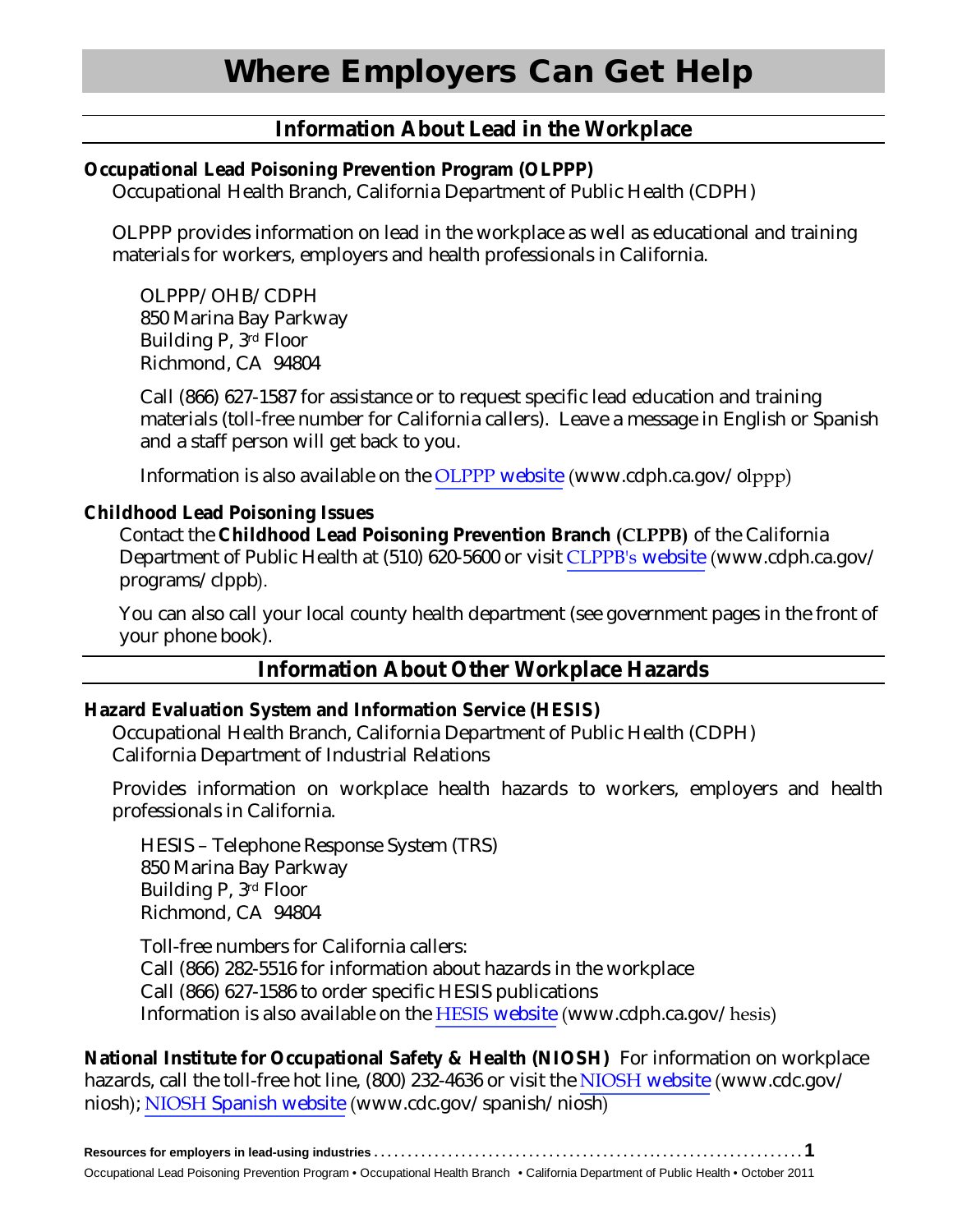## **Occupational and Environmental Health Clinics**

#### **Medical providers for blood lead level testing and respirator evaluations:**

[Web page with occupational medicine provider networks](https://www.cdph.ca.gov/Programs/CCDPHP/DEODC/OHB/OLPPP/Pages/BLLTesters.aspx) that offer blood lead level testing and respirator evaluation services to employers.

(www.cdph.ca.gov/Programs/CCDPHP/DEODC/OHB/OLPPP/Pages/BLLTesters.aspx)

## **A complete list of independent occupational and environmental health clinics contact:**

Association of Occupational and Environmental Clinics (AOEC) 1010 Vermont Ave. N.W., Suite 513 Washington, D.C. 20005 Toll free: (888) 347-2632 or (202) 347-4976 [AOEC w](www.aoec.org)ebsite (www.aoec.org)

## **State of California University-Based Occupational and Environmental Health Clinics:**

 effects and other occupational and environmental health problems can contact the following clinics. Many doctors do not have experience in treating patients with lead poisoning or other workrelated health problems. Employers who want to contact experts in lead-related health

Center for Occupational and University of California, Irvine 2380 Sutter, 3rd Floor 5201 California Ave., Suite 100 San Francisco, CA 94115 Irvine, CA 92617 Environmental Health Occupational Health Services (949) 824-8685

#### **Los Angeles Area**

 UCLA Occupational/Env. Medicine Clinic Occupational Medicine Clinic University of California, Los Angeles 100 UCLA Medical Plaza, Suite 723 Los Angeles, CA 90024-7027 University of California, Los Angeles University of California, Davis 100 UCLA Medical Plaza, Suite 723 Clinics in Davis and Sacramento Los Angeles, CA 90024-7027 (530) 754-7635 - consultation and<br>(310) 794-8144 (310) appointments

#### **San Diego**

 University of California, San Diego 330 Lewis Street, Suite 100 San Diego, CA 92103 Occupational Health Center (619) 471-9210

## **SOUTHERN CALIFORNIA NORTHERN CALIFORNIA**

## **Irvine San Francisco Bay Area**

 Center for Occupational and University of California, San Francisco 2380 Sutter, 3rd Floor San Francisco, CA 94115 (415) 885-7580

## Los Angeles Area **New Area Sacramento/Davis Area**

Occupational Medicine Clinic appointments (530) 752-1281 - employer-based medical services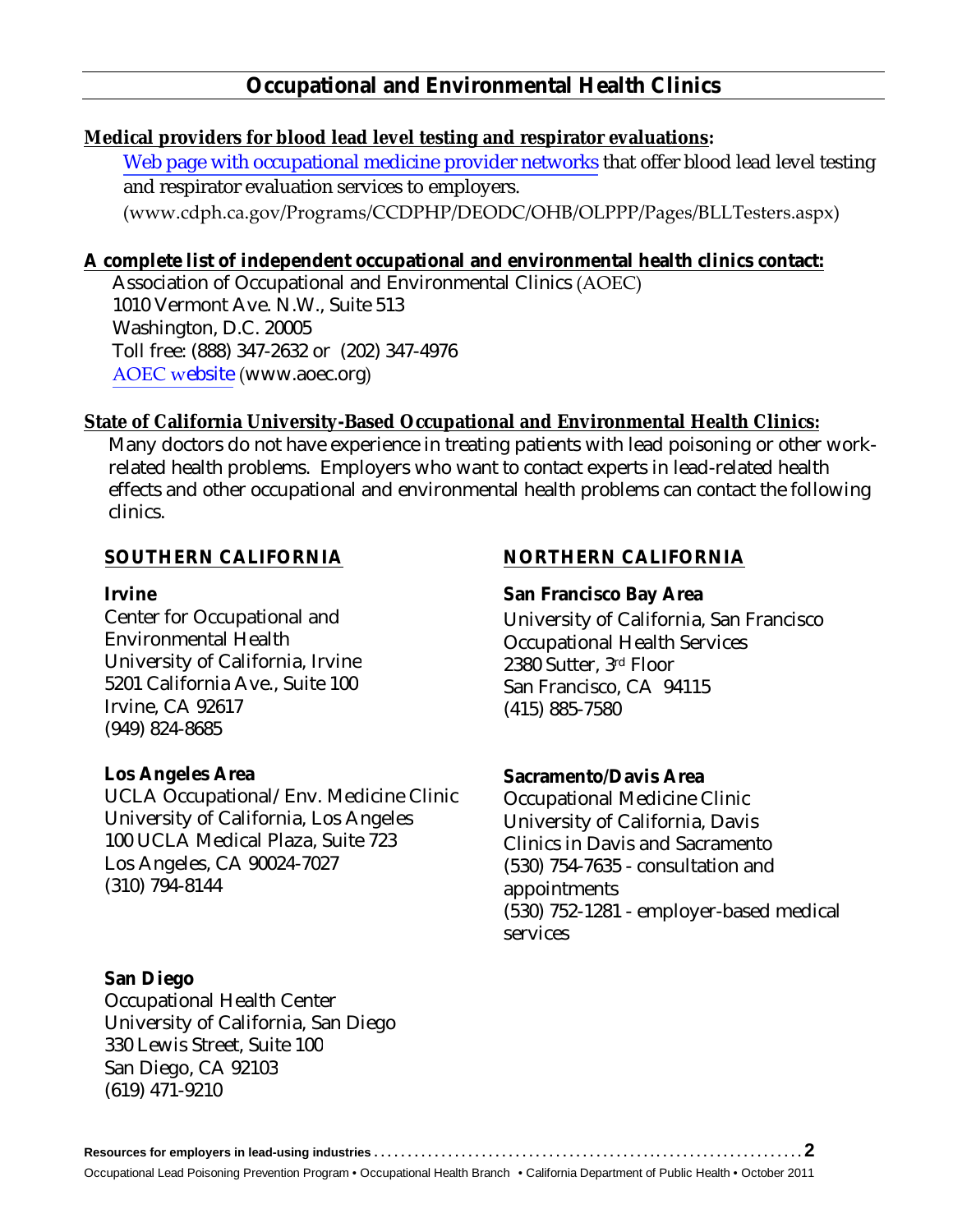# **Workplace Health and Safety Assistance**

 **Cal/OSHA Consultation Service.** The Consultation Service provides assistance to employers about workplace safety and health issues through on-site visits, telephone consultation and informational materials. All services offered by Cal/OSHA Consultation, including air monitoring, are provided free of charge to California employers. The Consultation Service does **not** enforce regulations or fine employers. It also does not share any information with Cal/OSHA enforcement. To request a consultation visit contact:

## **Cal/OSHA Consultation Service**

(800) 963-9424 Email: InfoCons@dir.ca.gov [Cal/OSHA Consultation w](www.dir.ca.gov/DOSH/consultation.html)ebsite (www.dir.ca.gov/DOSH/consultation.html)

(See below for the local Cal/OSHA Consultation office nearest to your business.)

## **Sacramento - Northern California**

 2424 Arden Way, Suite 410 Sacramento, CA 95825 (916) 263-0704

## **Oakland – San Francisco Bay Area**

 1515 Clay Street, Suite 1103 Oakland, CA 94612 (510) 622-2891

## **Fresno – Central Valley**

 1901 No. Gateway Blvd., Suite 102 Fresno, CA 93727 (559) 454-1295

#### **San Fernando Valley – Santa Barbara and NW Los Angeles Co.**

 6150 Van Nuys Blvd., Suite 307 Van Nuys, CA 91401 (818) 901-5754

## **San Bernardino – Inland Empire**

 464 W. 4th Street, Suite 339 San Bernardino, CA 92401 (909) 383-4567

#### **Santa Fe Springs – Los Angeles Metro Area / Orange County**

 10350 Heritage Park Dr., Suite 201 Santa Fe Springs, CA 90670 (562) 944-9366

# **San Diego – Imperial and San Diego**

 7575 Metropolitan Drive, Suite 204 San Diego, CA 92108 (619) 767-2060

## **Research and Education Unit**

 2211 Park Towne Circle, Suite 4 Sacramento, CA 95825 (916) 574-2528

## **High Hazard Consultation Program**

 1901 N. Gateway Blvd., Suite 102 Fresno, CA 93727 (559) 454-0615

## **Voluntary Protection Program**

 1515 Clay Street, Suite 1190 Oakland, CA 94612 (510) 622-1081

 fee. To get a copy of the list, call OLPPP at (866) 627-1587 or visit the [AIHA website](www.aiha.org) **American Industrial Hygiene Association (AIHA) Consultant Listing.** AIHA has developed a list of industrial hygiene consultants who provide occupational health and safety assistance for a (www.aiha.org).

| Occupational Lead Poisoning Prevention Program • Occupational Health Branch • California Department of Public Health • October 2011 |
|-------------------------------------------------------------------------------------------------------------------------------------|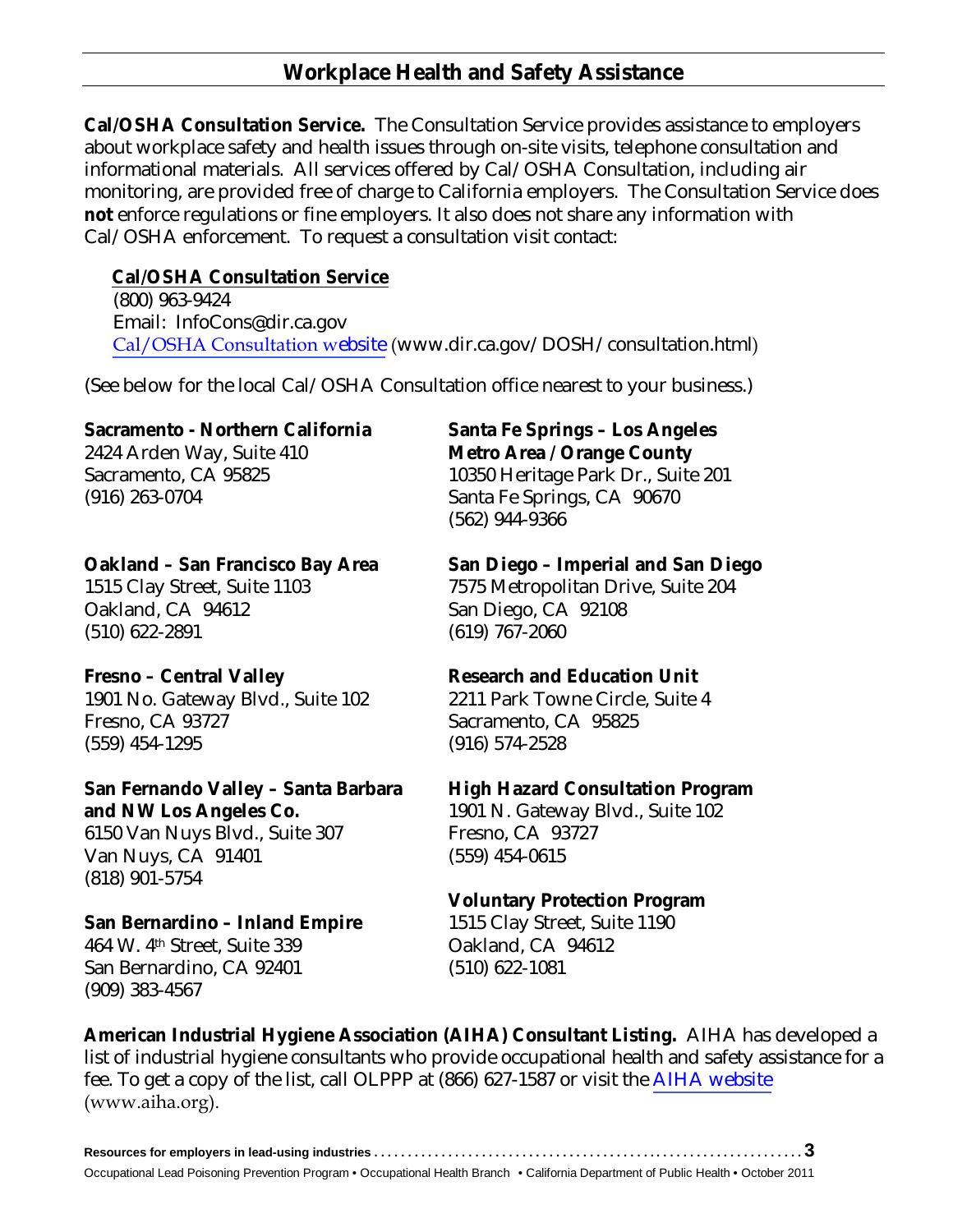# **Workplace Health and Safety Assistance, con't.**

**Workers' Compensation Insurance Companies.** Under the workers' compensation reform laws, insurance companies are now required to provide health and safety services to companies they insure. Contact your insurance company to learn more about what services they provide.

**State Compensation Insurance Fund.** State Compensation Insurance Fund (SCIF) is the workers' compensation insurance company for many employers in California. SCIF provides health and safety services as well as materials and information to the companies they insure. For health and safety materials and a district office nearest you go to the SCIF [website](www.scif.com) (www.scif.com)

 Home Office: 1275 Market Street San Francisco, CA 94103 (415) 565-1234

Health and Safety Office (415) 975-2400

# **Lead-Related Construction Training Certification**

#### **Lead Accreditation and Certification Unit, Childhood Lead Poisoning Prevention Branch**

(CLLPB), California Department of Public Health. This is the state government program that is responsible for providing training certification for lead-related construction in the categories of worker, supervisor (contractor), inspector/assessor, project monitor and designer. It also accredits (approves) the training providers and courses. For information on how to become certified and a list of current accredited training providers contact them at:

850 Marina Bay Parkway Building P, 3rd Floor Richmond, CA 94804

Information Line: (800) 597-5323 Outside California: (510) 620-5600

Information is also available on the CLPPB [website](www.cdph.ca.gov/programs/clppb) (www.cdph.ca.gov/programs/clppb).

# **Other Workplace Health and Safety Training Programs**

 **Labor Occupational Health Program.** Provides training, publications, videos, and technical assistance on occupational health and safety issues for Northern California. Based at University of California, Berkeley.

 2223 Fulton Street, 4th floor, Berkeley, CA 94720 (510) 642-5507

 **Labor Occupational Safety and Health Program.** Provides training, publications, videos, and technical assistance on occupational health and safety issues for Southern California. Based at University of California, Los Angeles.

 Peter V. Ueberroth Building, Suite 2107 10945 Le Conte Ave. Box 951478, Los Angeles, CA 90095 (310) 794-5964

| Occupational Lead Poisoning Prevention Program • Occupational Health Branch • California Department of Public Health • October 2011 |
|-------------------------------------------------------------------------------------------------------------------------------------|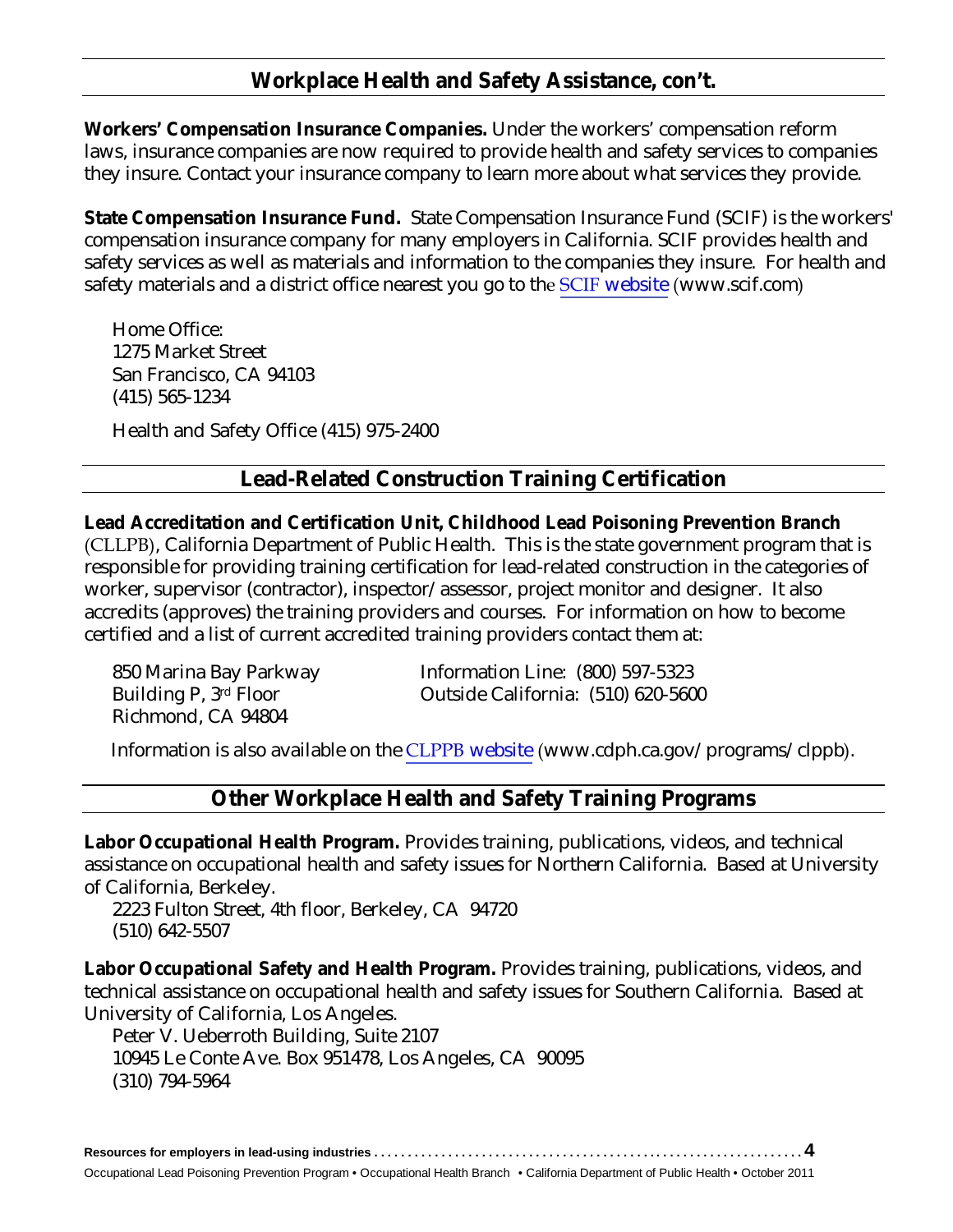## **Workplace Health and Safety Training Programs, con't.**

 **Respirator training.** Assistance in respirator selection and fit testing, as well as respirator fit testing and training kits are available from many safety supply manufacturers and distributors.

## **Workers' Compensation Information**

 **Workers' Compensation Insurance Coverage.** If employees suffer from a work-related illness or injury they are eligible for workers' compensation benefits and medical care. Employers who have questions about their insurance coverage for workers' compensation should contact their workers' compensation insurance carrier.

For information about employees' rights to benefits and medical care:

Look in the state government section near the front of the telephone book under "California State of, Industrial Relations Department of, Division of Workers' Compensation, Information and Assistance," or

 Call (800) 736-7401, or Visit the [Division of Worker's Compensation](www.dir.ca.gov/dwc) website (www.dir.ca.gov/DWC)

# **Regulatory Agencies**

 **California Division of Occupational Safety and Health (Cal/OSHA)**, California Department of Industrial Relations. Cal/OSHA enforces workplace health and safety regulations (including the lead standard regulations) in California. Headquarters:

1515 Clay Street, Suite 1901 Oakland, CA 94612 (510) 286-7000 [Cal/OSHA w](www.dir.ca.gov/DOSH)ebsite (www.dir.ca.gov/DOSH)

**Federal Occupational Safety and Health Administration (Fed/OSHA)**. Has jurisdiction over employees of the federal government, on U.S. properties, or in maritime. To contact Fed/OSHA, call (800) 475-4019. Information is also available on the [Fed/OSHA](www.osha.gov) website (www.osha.gov).

## **Other Lead Information**

 The **National Lead Information Center.** Provides extensive information about lead poisoning prevention. Persons calling the hotline can request a packet in English or Spanish with information on lead-safe work practices and how to protect children from lead poisoning. The Center also has information specialists who can provide answers to specific questions. Sponsored by the U.S. Environmental Protection Agency (EPA).

Toll free hotline: (800) 424-5323 [EPA lead information website](www.epa.gov/lead) (www.epa.gov/lead)